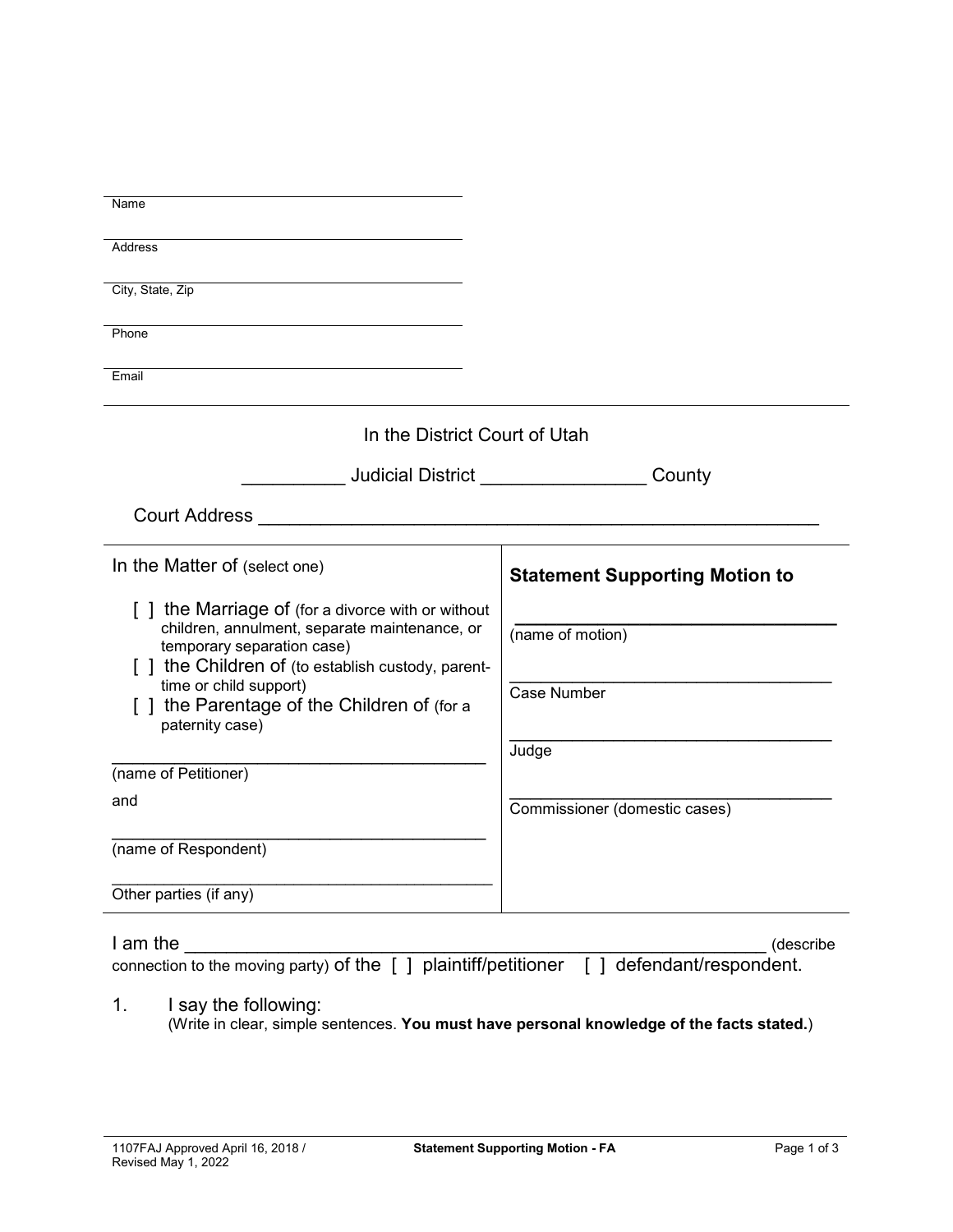| 2.   | List any documents you have attached that support your statements. |                                                                                                         |             |  |
|------|--------------------------------------------------------------------|---------------------------------------------------------------------------------------------------------|-------------|--|
|      |                                                                    |                                                                                                         |             |  |
|      |                                                                    |                                                                                                         |             |  |
|      |                                                                    |                                                                                                         |             |  |
|      |                                                                    |                                                                                                         |             |  |
|      |                                                                    |                                                                                                         |             |  |
|      |                                                                    |                                                                                                         |             |  |
|      |                                                                    | I declare under criminal penalty under the law of Utah that everything stated in this document is true. |             |  |
|      |                                                                    |                                                                                                         |             |  |
|      |                                                                    |                                                                                                         |             |  |
|      |                                                                    |                                                                                                         |             |  |
| Date |                                                                    |                                                                                                         |             |  |
|      |                                                                    |                                                                                                         |             |  |
|      | 1107FAJ Approved April 16, 2018 /<br>Revised May 1, 2022           | <b>Statement Supporting Motion - FA</b>                                                                 | Page 2 of 3 |  |

L.